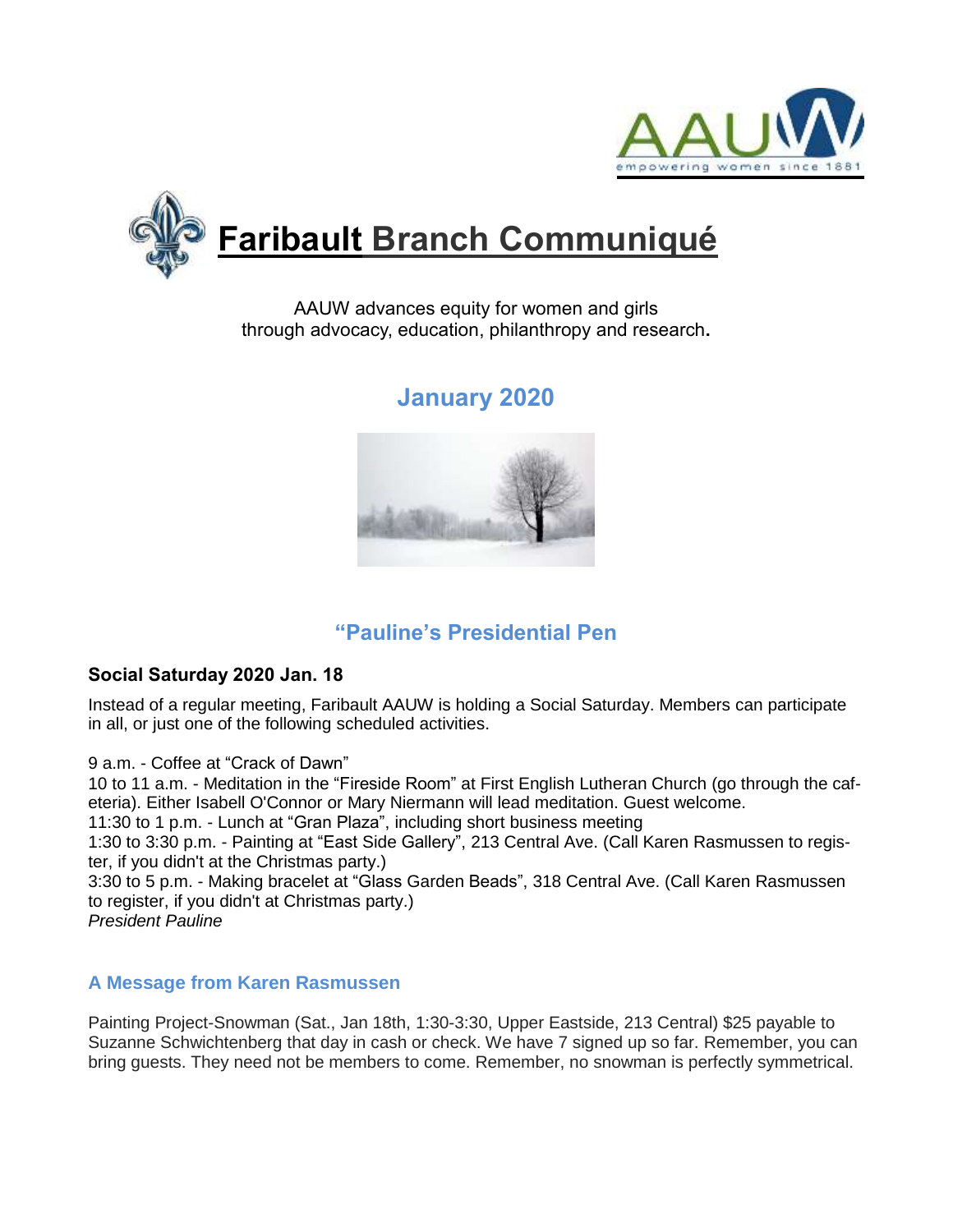Bracelet project is \$15 at Glass Garden Beads (behind Bluebird at 318 Central Ave N). Lots of beads and charms to choose from. Same day, 3:30-4:30. We have 11 signed up so far, same thing for guests and paying Suz Klumb.

I would like RSVP's by Monday the 13th, but I'm sure either place would take walk-ins that day (calling ahead would save some angst for these gals). Experience a fun and creative way to spend the afternoon.

**Thanks!** Karen Rasmussen [kadras1217@gmail.com](mailto:kadras1217@gmail.com) 507-331-0126 or text 507-412-1011



Our monthly coffee and treats at Crack of Dawn will be Saturday, January 18th as usual but we'll meet there at **9:00 rather than 10:00** so that those who want to participate in meditation at 10:00 as part of our "Social Saturday" will be able to do so. *Happy New Year, Sue Olson*



#### **Treasurer's Report**

Well, another decade finished! Hope all of you weathered the holiday season well. The highlight for us was that our first grandchild was married. It was so wonderful!

On to business. We still have money left, of course. Checking \$423.21, Savings \$7537.80. Our national donations are complete, and we will be moving

into local scholarships shortly. January should be a fun month for members, especially all of you crafty people! See you soon. *Julie Olson*

#### **Secretary's Report**



**Faribault AAAUW Branch Meeting – Dec. 16, 2019 6:00 p.m. The Cloister at the Cathedral of Our Merciful**

After our members enjoyed the variety of appetizers and holiday treats, the